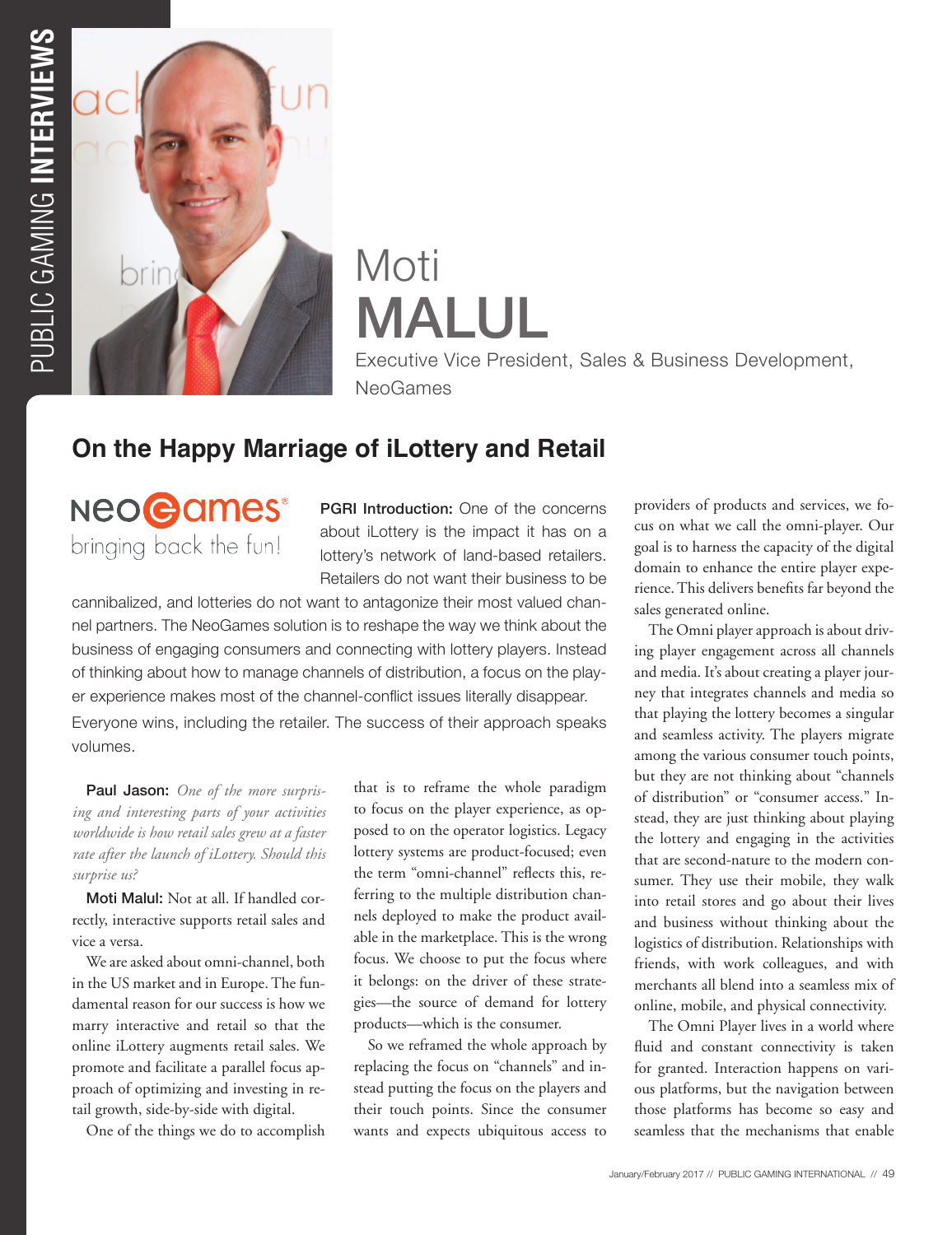the migration from interactive to retail become invisible to the consumer. The consumer just expects everything to work flawlessly, to get what they want precisely when they want it.

They are happy and engage when everything goes smoothly; they are confused and disengage when it doesn't.

It is about creating that easily navigable and interactive relationship with the player that drives engagement on all levels, and across all channels. Creating this engaged relationship is the cornerstone of any sustainable growth plan.

# *What are some concrete ways that digital is merging with retail?*

M. Malul: The first thing is to not think of them as two separate channels existing side-by-side to deliver two ways for the consumer to access and play lottery. Instead, think of the digital domain as existing in a virtual world that permeates everything we do and hovers above, around and within the physical world—which happens to include the retail domain.

For example, cashing in and cashing out win money from your digital wallet can be done in multiple ways at retail. Loyalty club activities and entries that are managed online can be integrated with retail purchases. Assistance with player registration is provided online but can be integrated to a retailer's POS access point as well. The player can choose to post the retail purchase into his or her digital player account management system at the retailer's POS. The retailer's POS can even be equipped to process anonymous digital transactions if the player so chooses. The digital and retail domains merge and function together.

The Omni player strategy enables the ongoing layering of additional options and services to every consumer touch point and POS. As an industry, we are in the very early stages of building out the full capabilities of this integrated Omni player interface. This fully integrated player journey across multiple touch points is adding more and more content and service, and unleashing a wave of innovation that is transforming the lottery player experience and the industry.

### *How are these ideas being applied in Michigan, the Czech Republic, Portugal, and other NeoGames client markets?*

M. Malul: At one of our partner lotteries, we enable the players to use a card to buy lottery tickets at retail points so the transaction posts to the player's digital account management (PAM). The player's purchase is posted to his or her PAM, the process of entering the secondchance draw or other promotion is greatly simplified, and there is a record of the purchase in case the ticket is lost. Retailers can offer this card to their customer through their own POS terminal. That puts the retailer in the position to engage its own customer while also being an ambassador for the lottery by assisting the player in the registration process.

Using cash money as a means of playing online is an option that has proven to be surprisingly popular, and is another avenue that loops in the retailer. That option is doubly enhanced by enabling the players to cash-out their Internet prizes at retail locations. Players can also do the reverse—collect their winnings of retail purchases and convert them into online currency (win \$10 at the store but have it deposited in your Internet account).

There are countless synergies that may seem convoluted, but that is just because they have not been commonly used in the lottery industry yet. It is seamless and easy for the consumer who is already quite familiar with all these integrations of digital and physical transactions. Players get it; they are availing themselves of these many options, and the result is a highly engaged Omni player experience.

#### *It sounds like you are sometimes surprised at the ease and speed at which the consumer adopts new ways of doing things.*

M. Malul: I am! Of course, we would not create and implement these tools, these new ways to interact with the lottery, if we weren't convinced they would appeal to the consumer and retailers and contribute to the success of the operator. But I am often surprised at how quickly and easily these innovations are received and adopted by the consumer.

The opening up of the mind to countless new ways to fulfill our goals is all due to the Internet. Those of us who came to the digital world in our 20s or 30s think of it as a second language, something separate and different that we are in a constant state of figuring out how to use, but "Digital" is the first language for digital natives who were born in the 1990s. They are so fluent, so familiar with all the underlying protocols and nuances that they don't even have to think about it.

The physical world of land-based retail and billboards and commercials that advertise products—and cash that enables transactions—have limiting constraints that the digital native is no longer bound by. The integration of all these new digital tools into the mix is all second nature to them, neither complicated nor burdensome. There is no learning curve like there may be for non-digital natives. They already use these tools in the conduct of their relationships with other merchants and businesses. Their lives are already completely managed on digital platforms. Their social media connection to friends, their work relationships, the commerce of information and agreements and projects and everything we do as actors in the information economy these are all bound together by the Internet and digital platforms.

So yes, I am surprised by the rapid adoption of innovation by the consumer. But now in hindsight, I shouldn't have been surprised. It all makes sense and so we are excited about the timelines in which new digital tools that we have in the pipeline will convert to value-added benefits for the consumer, the retailer and the operator.

# *What is a specific example of how consumer response to a new idea surprised you?*

M. Malul: Sisal, our customer in Italy, built an app whereby you can configure your draw game and once you finished configuring it you have two options. One button says "Pay Here" and the other button says "Pick up at Point of Sale." Now, why would the player who just spent the time to configure a ticket in the online app prefer to go to the point of sale to pick up the ticket? Yet in some markets, as many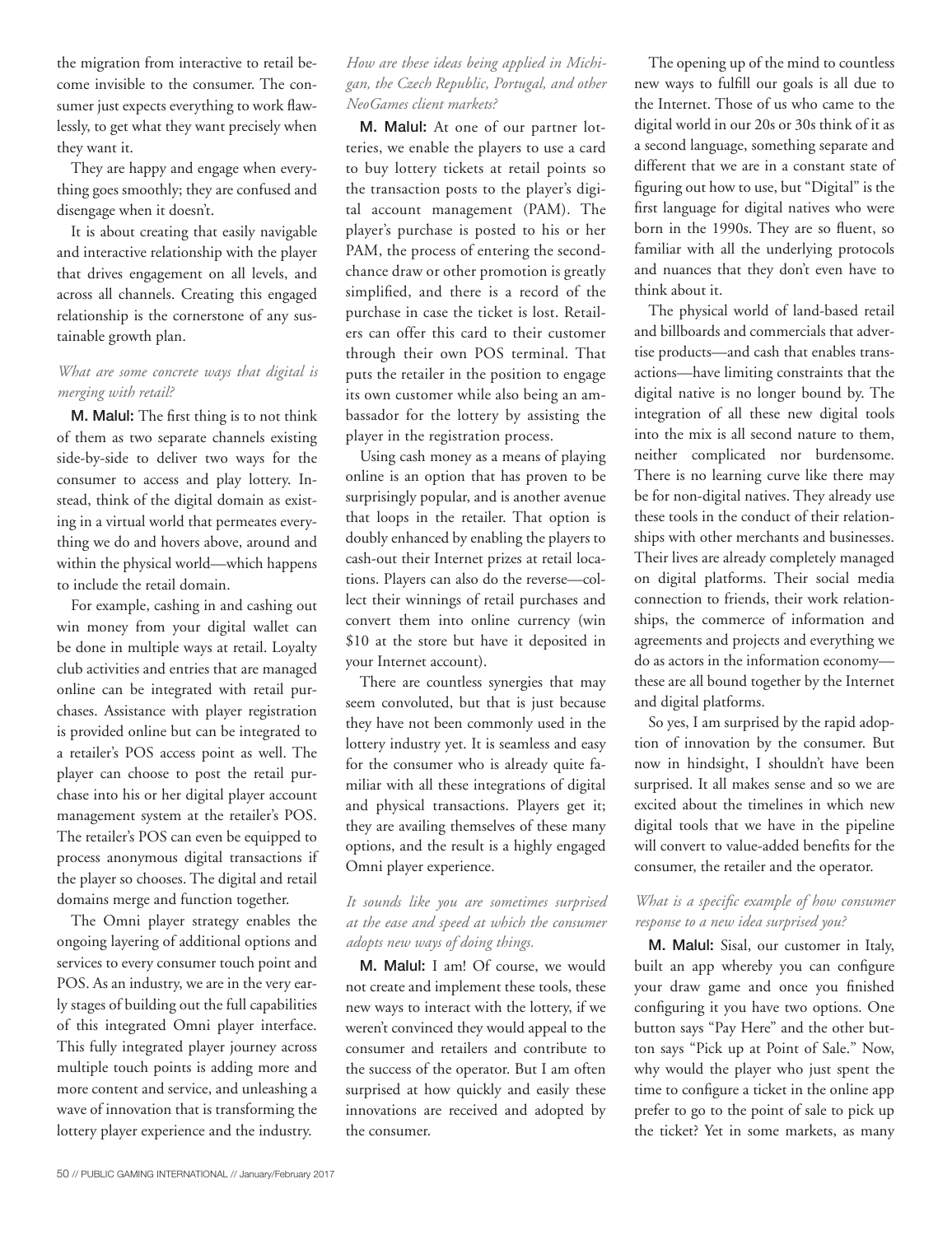as 30% of the players do exactly that. The Omni player approach expands upon this phenomenon with greater consumer choice and enablement.

The consumer world has always been comprised of multiple touch points: retail stores, advertising messages, self-serve kiosks, delivery services, etc. Digital has simply exploded the number of those touch points to completely transform the way we think and interact and conduct commerce of ideas as well as goods and services and currency.

The irony is that for all the technological sophistication being applied to unlock the power and capacity of the digital universe, the end result is a system that is far more consumer-centric than the analog world ever was. Tools that enrich the consumer experience are being introduced at warp speed. The process of acceptance and rejection is so efficiently actuated in real time that it becomes almost invisible. The merger of the player-centric digital domain with the physical world of retailers and products and services is not only transforming the consumer experience—it is a revolution that is transforming the entire world of commerce.

# *How is the iLottery player experience different from playing the Instant game at a retail point of sale?*

M. Malul: Years ago—and still today for some lotteries—the Internet was thought of as simply another channel of distribution through which product can be sold. Lotteries basically put their Instant products online. Maybe they changed some visuals and added some digital features, but basically they were still selling the same product. It was a logical approach, but it was aligned with the misguided presumption that there are immutable constraints to the design of an Instant game. Regulatory constraints and past experience in the marketplace were inhibiting the process from taking full advantage of the potential to reinvent the games within a medium that is so completely different from the physical world. The Internet opens up a whole new galaxy of potential, represents a fresh new canvass upon which we can create innovative game concepts.

We thought long and hard about the underlying concept of Instant games. We discovered that while the Instant ticket has certain fundamental properties that make it an Instant ticket, you can deconstruct the attributes of the product and rebuild it in many different ways. Think of it as Lego. The regulator allows you a certain number of pieces of Lego to create a game. The game has to include those pieces, but you have lots of flexibility in how those pieces are joined together into a gaming product. In the physical world of retail, one of those attributes is the printed scratch card. The printed scratch card has certainly served a good purpose over the years, but it is not a regulatory requirement. So we remove that from the list of required properties and let our imagination reinvent a whole new realm of possibilities.

At first, our ideas to reinvent the game were met with incredulous reactions framed with the concern "I don't know if we are allowed to do that." So now, to our customer's surprise, we ask that the legal team be a part of the conversation from the very beginning. All lottery products have always been vetted with the legal team, but typically that happens at the end of the process, not the beginning. We now ask that Legal be a part of the entire discussion. We found that addressing the questions and getting buy-in from Legal throughout the process is a more practical way to avoid a decisive thumbs-up or thumbs-down at the end and going back to the drawing board.

We also find this to be an effective means of engaging Legal in the broader business objectives of delivering games that are both entertaining and in compliance. Everyone, including or even especially Legal, gets very excited at the notion of recasting the product in fresh new ways. Legal has actually been very helpful at creating solutions. "Well, you can't do that because of this rule, but you can do it this way instead and achieve a similar result." Legal becomes part of the creative team that drives the best solutions. And of course, they love it!

Once we share our insights, the results that can be achieved and the reasons for powering through the process of deconstruction and re-building a fresh new product, the clients embrace the challenge and infuse the process with their own creativity. Their enthusiasm for the possibilities takes over and the drive to reimagine the whole concept of what can be accomplished springs to life.

NeoGames brings a wealth of experience for what works and what has not worked so well in other markets, as well as the technical expertise to make it happen. But it is our clients who are driving the bus. It is their vision that sets the stage for all of us to work together to reinvent the business. We end up learning at least as much from them as they learn from us! The result is an exciting interactive player-experience that drives both interactive sales and retail sales.

# *To what extent are your ideas informed by the game attributes of popular non-lottery or non-money games?*

M. Malul: We think of our job as "innovating inside the box." Our experience with game developers who are not immersed in lottery is that they are slow to connect the dots that make the games work from a compliance point of view. There is incredibly exciting innovation in the broader world of gaming. We analyze, learn from, and take inspiration from the amazing success of these non-lottery games. But the world of government lotteries is unique in many ways. You know, it's not just about what is permissible from a regulatory point of view. We need to be sensitive to responsible gaming, political and public-relations aspects of everything we do.

#### *What is an example of a game concept that has been done online but not in a retail store?*

M. Malul: How about letting the player decide the price of the ticket? That is easily done online and creates a wonderful dynamic that players love, "gamifying" the player experience. It engages the player in the process of deciding the relationship between the odds, wager and reward. This is not done at retail. It might seem impractical to attempt that in the analog world of retailers, but as the world of retailers becomes digitized, even this option could be migrated over to retail—yet another example of cross-pollination of ideas benefiting retailers as well as players.